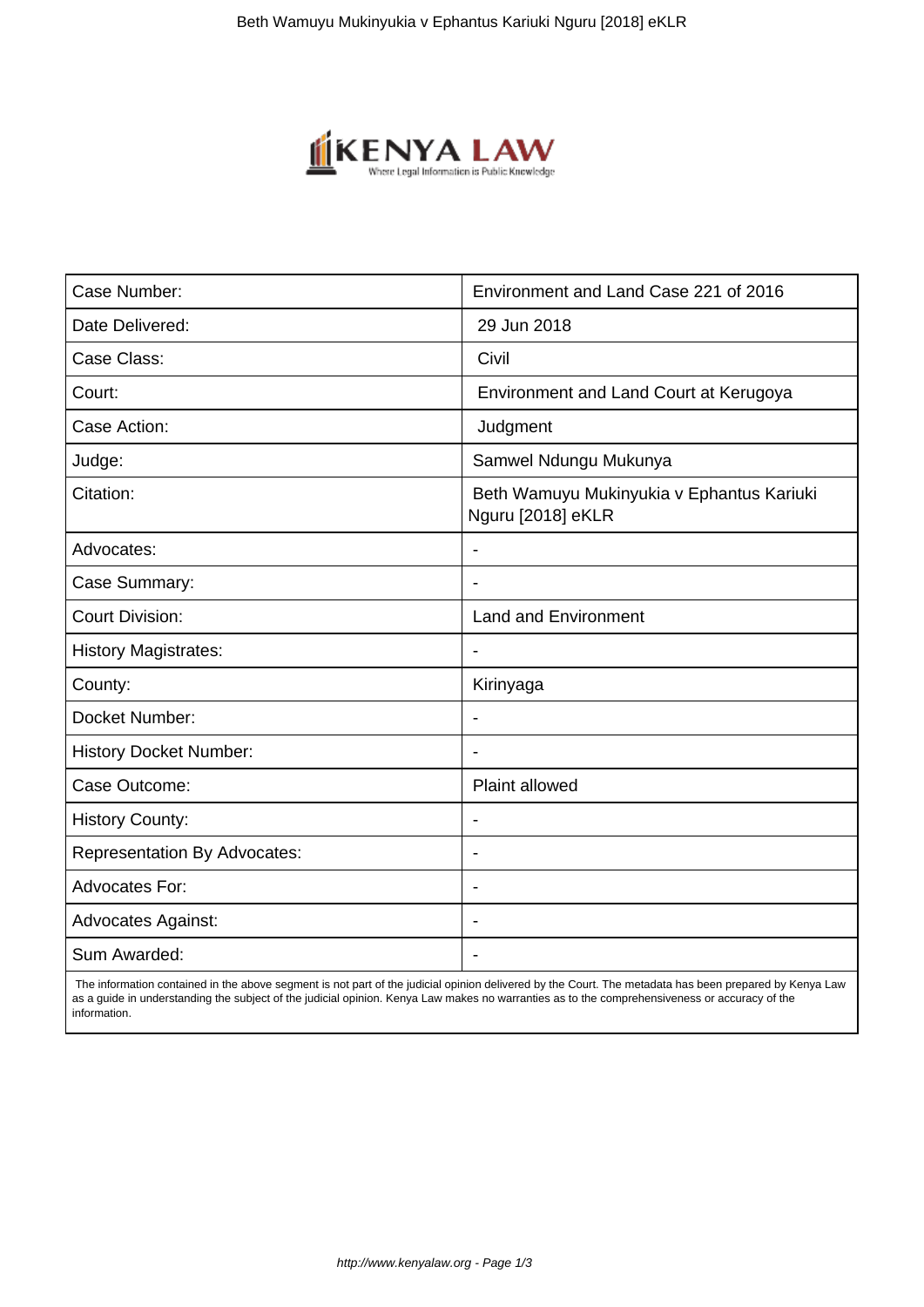# **REPUBLIC OF KENYA**

## **IN THE ENVIRONMENT AND LAND COURT AT KERUGOYA**

### **ELC CASE NO. 221 OF 2016**

### **BETH WAMUYU MUKINYUKIA.......................................PLAINTIFF**

### **VERSUS**

# **EPHANTUS KARIUKI NGURU.....................................DEFENDANT**

### **JUDGMENT**

[1] The plaintiff in this case filed this suit against the defendant and stated that on or around  $24<sup>th</sup>$  May 2016, she entered into an agreement for sale with the defendant for the sale of ¼ acre out of land parcel number Mutira/Kangai/2610 at a consideration of Ksh. 400,000/=. She alleges that she paid a deposit of Ksh. 225,000/= and that the balance would be paid after the parties attended the Land Control Board for consent of sub-division and sale.

[2] It was the plaintiff's case that after the receipt of the said deposit, the defendant became uncooperative and has failed to apply for the said consent for Land Control Board. That this is despite a demand letter from the plaintiff dated 24<sup>th</sup> October 2016.

[3] The defendant filed a statement of defence and admitted the ownership of the suit land; he further admitted entering into an agreement with the plaintiff but averred that the agreement was frustrated by the plaintiff. He went on to state that after the frustration, the defendant started to refund the purchase price and that he has refunded a substantive amount. He otherwise denied the claim.

[4] This suit was fixed for hearing on  $6<sup>th</sup>$  March 2018 Ex-parte. An affidavit of service dated 30<sup>th</sup> April 2018 was filed in Court showing that a hearing notice dated  $9<sup>th</sup>$  April 2018 for the hearing of the case on  $2<sup>nd</sup>$  May 2018 was duly served on the defendant at Kagio Town in Kirinyaga County.

[5] The defendant or his lawyer never attended the Court during the hearing.

[6] The plaintiff relied on her statement filed in Court on  $8<sup>th</sup>$  December 2016. She also relied on her list of document filed in Court on the same date. She demanded him Ksh. 225,000/= plus costs and interests. She also demanded the 30% monthly interest as per the agreement for sale.

[7] The defendant alleges that he refunded a substantial amount. That substantive amount is not indicated as to how much. The defendant did not come to Court to say how much was refunded in the alleged refund. That claim remains an allegation. It was not proved.

[8] The plaintiff's claim of 30% interest per month pursuant to the agreement for sale remains unenforceable since none of the parties is a registered money holder authorized to charge that kind of interest by the Central Bank of Kenya. I hold that such amount of interest is not recoverable.

[9] The plaintiff however has proved her claim of Ksh. 225,000/= plus costs and interests at Court rates.

It is so ordered.